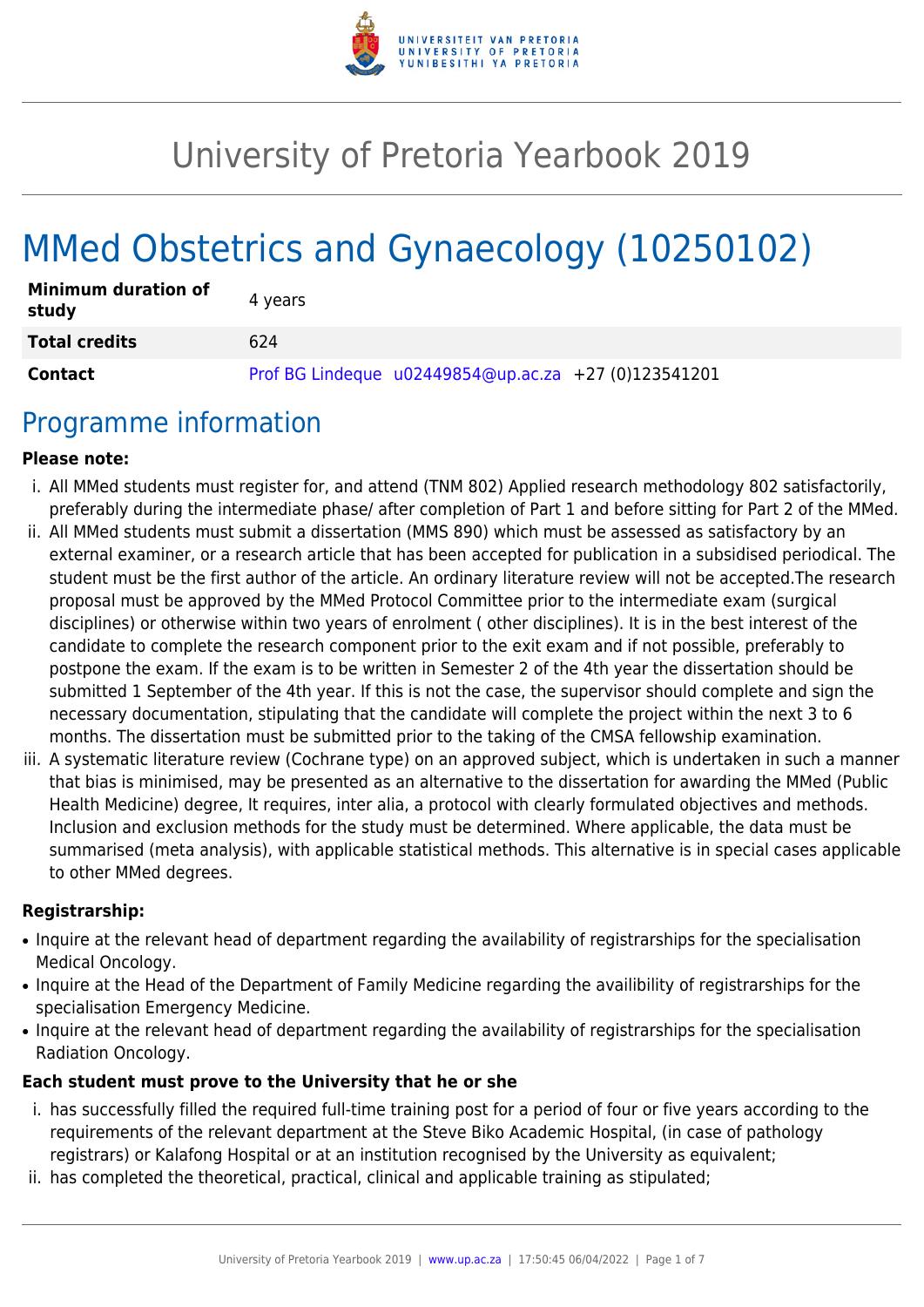

iii. has passed the prescribed written, oral, practical and/or clinical university examinations, and iv. has successfully completed the research component of the degree.

# Admission requirements

A prospective student for the MMed degree programme must be in possession of the MBChB degree of this University or a qualification deemed by the University to be equivalent to the MBChB degree for at least two years. In addition such a student must be registered as a physician with the Health Professions Council of South Africa for at least one year.

International students must have qualifications verified by SAQA. Contact department before applying for government positions. Contact department before application.

## Other programme-specific information

In addition to the prerequisite subjects mentioned, also (OEG 801). Additional examination: Basic sciences 801 (examination on aspects from the basic sciences, as applicable to Obstetrics and Gynaecology).

**"Major subject"** refers to the recognised field of study in Medicine in which the student specialises. The study of the major subject extends over four or five years, as prescribed by the relevant department.

# Examinations and pass requirements

- i. The sequence of the examinations in the prerequisite subjects will be determined by the head of the department under which the major subject falls.
- ii. The nature, duration and time of the examinations in the prerequisite subjects are determined in cooperation with the heads of the departments under which the prerequisite subjects fall – with the proviso that, except in cases where stipulated otherwise, the examinations in the prerequisite subjects may be held at any time prior to or concurrently with the major subject. The examinations in the major subjects are held as follows:
- iii. In the case of four-year programmes: not before the end of the third year.
- iv. In the case of five-year programmes: not before the end of the fourth year.
- v. A minimum final mark of 50% is required by all departments to pass in a subject and in the clinical section of the examination, a subminimum of 50%. General Regulations apply.
- vi. A student is not admitted to the examination in a prerequisite subject (second examinations excluded) more than twice, nor is he or she admitted to the examination in the major subject more than twice.

**Note:** Certificates of satisfactory preparation and progress are required in respect of the fourth year of four-year programmes in which an examination is held at the end of the third year.

#### **Second examinations**

Second examinations for MMed students will only be held after at least six months have elapsed since the conclusion of the examination in which the student had failed.

#### **Rules governing the writing of the examinations of the College of Medicine of South Africa [CMSA]**

i. Only candidates who have met all requirements for the MMed degree except for the major subject (final examination), i.e. passed all prerequisite subjects (the latter to be interchangeable; can be passed either at the University or as primary and intermediary examinations at the College of Medicine of South Africa [CMSA], completed all practical, clinical and applicable training of four or five years as prescribed by the relevant academic department (continuous evaluation of the candidate, in an approved registrar post, by the head of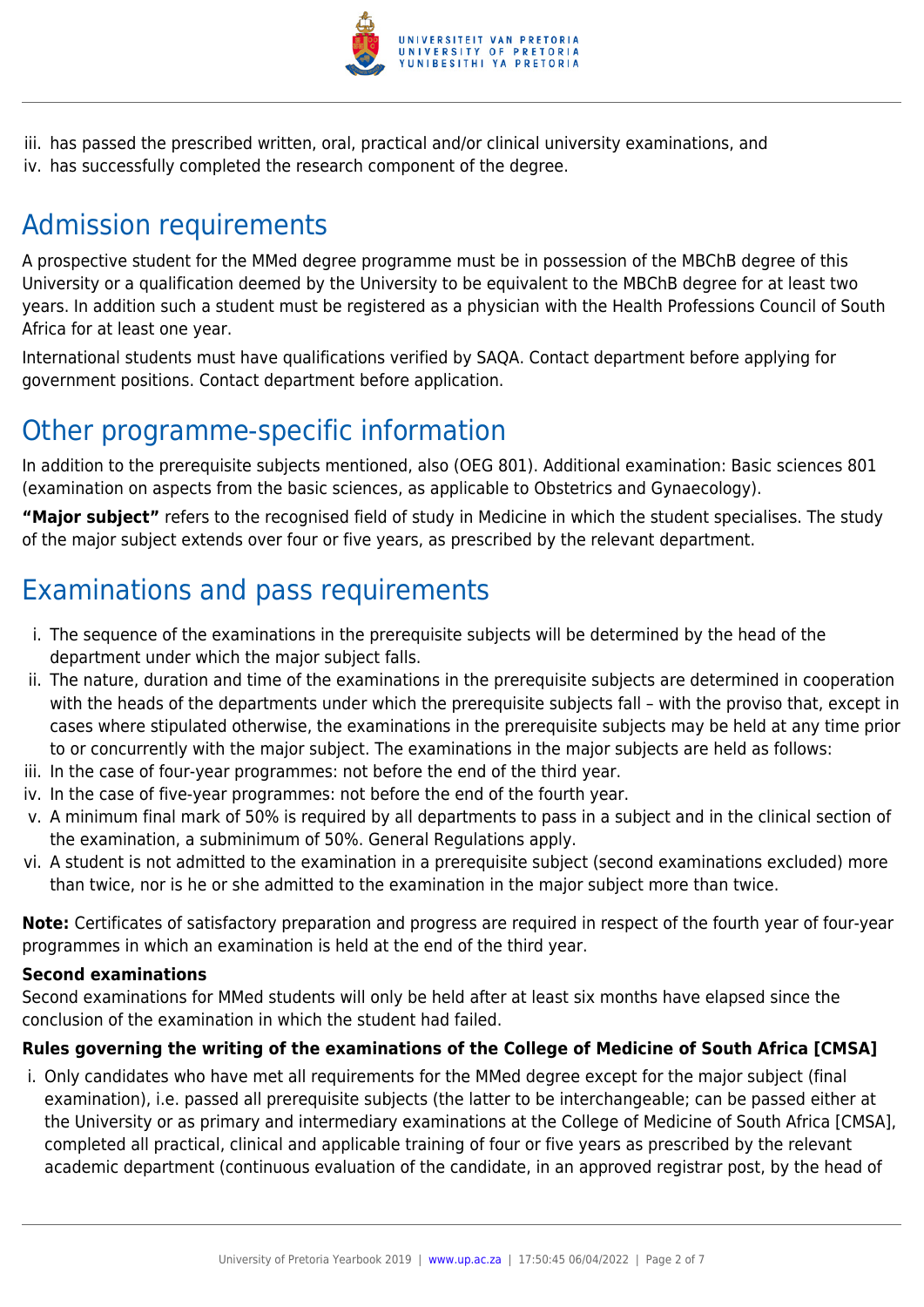

department of the candidate); and completed the required research component for the degree in accordance with the Faculty Yearbook regulations, i.e. Applied research methodology 800 (TNM 800) and the dissertation (MMS 800) or an article (not an ordinary literature review) that has been accepted for publication in a subsidised periodical, will be allowed to write the college examination (exit examination), after which they will obtain both the CMSA fellowship and the MMed as specialist qualifications.

ii. The rules have been effective as from 1 January 2011. As a transitional measure, cases will be considered on an individual basis where necessary.

## Exemption

#### **Exemption**

- i. The Faculty Board may grant partial exemption from the training and work mentioned under par. (b) and (c)(i) and (ii) above on the grounds of comparable training and experience completed in another post or at another recognised institution – with the proviso that exemption from a maximum period of 18 months may be granted with regard to four-year and five-year programmes.
- ii. Exemption from a maximum of three years may be granted by the Department of Medical Oncology for the MMed in Medical Oncology [MMed(MedOnc)] on the grounds of the MMed(Int) or MMed(Paed) degree of this University, or experience recognised by the University as equivalent.
- iii. Specific prerequisite subjects must be passed within 24 months after commencement of the programme.

## Pass with distinction

The degree is conferred at the end of the prescribed training period (i.e. three, four or five years, respectively). The degree is conferred with distinction on a student who has obtained a final mark of at least 75% in his or her major subject.

## General information

#### **Registrars**

Departments expect registrars to participate increasingly in the examining and treatment of patients in the hospital, both in-patients and out-patients, as well as performing and interpreting tests in the laboratory (where applicable); initially under supervision and later increasingly at their own responsibility. Lectures/symposia with closely related departments are organised, as well as discussions of literature, etc.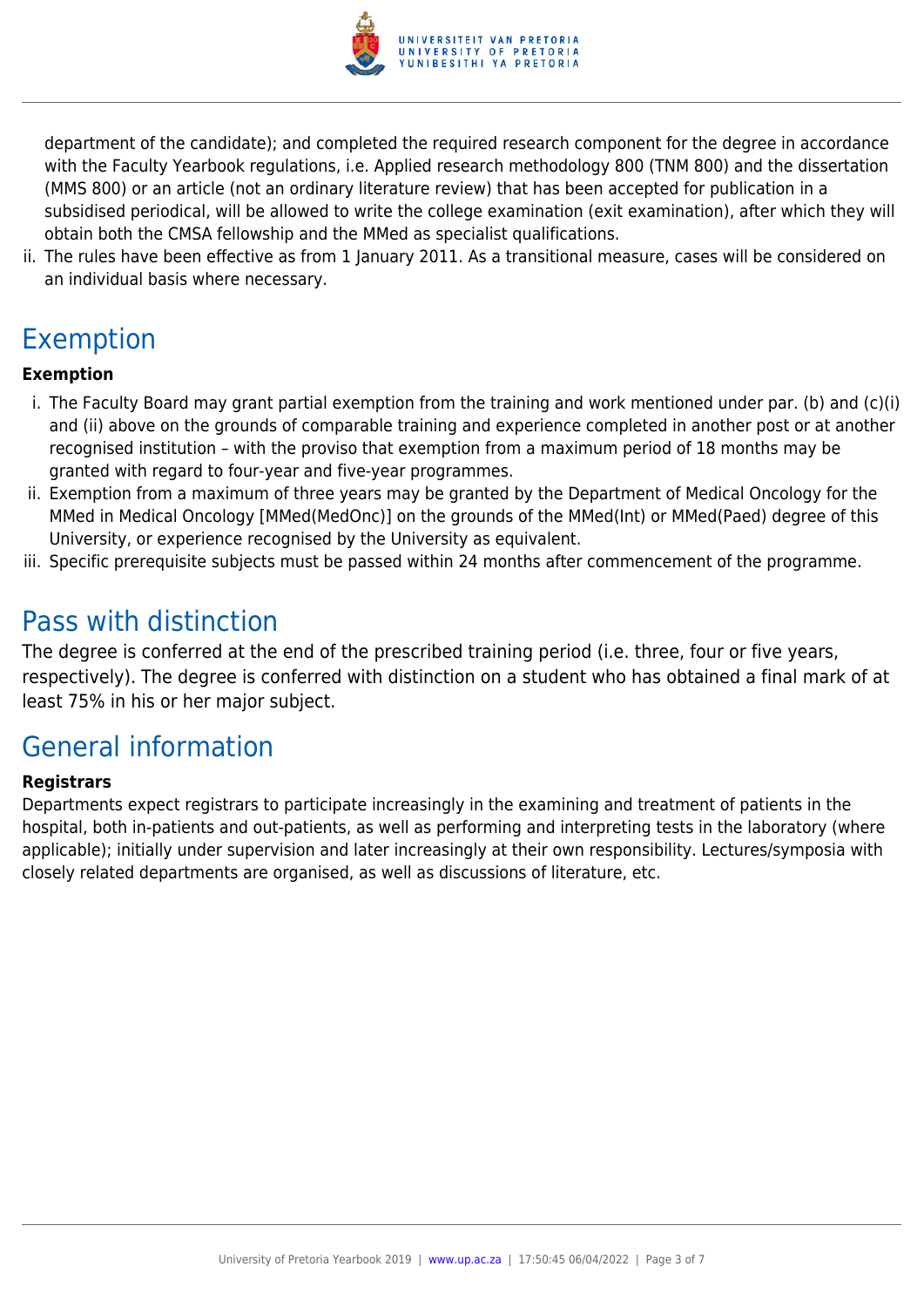

### Curriculum: Year 1

#### **Minimum credits: 624**

### **Core modules**

[Anatomy 803](https://www.up.ac.za/faculty-of-education/yearbooks/2019/modules/view/ANA 803) (ANA 803) - Credits: 36.00 [Anatomical pathology 803](https://www.up.ac.za/faculty-of-education/yearbooks/2019/modules/view/ANP 803) (ANP 803) - Credits: 36.00 [Physiology 801](https://www.up.ac.za/faculty-of-education/yearbooks/2019/modules/view/FSG 801) (FSG 801) - Credits: 36.00 [Dissertation 890](https://www.up.ac.za/faculty-of-education/yearbooks/2019/modules/view/MMS 890) (MMS 890) - Credits: 180.00 [Obstetrics and gynaecology 800](https://www.up.ac.za/faculty-of-education/yearbooks/2019/modules/view/OEG 800) (OEG 800) - Credits: 300.00 [Obstetrics and gynaecology 801](https://www.up.ac.za/faculty-of-education/yearbooks/2019/modules/view/OEG 801) (OEG 801) - Credits: 36.00 [Applied research methodology 802](https://www.up.ac.za/faculty-of-education/yearbooks/2019/modules/view/TNM 802) (TNM 802) - Credits: 0.00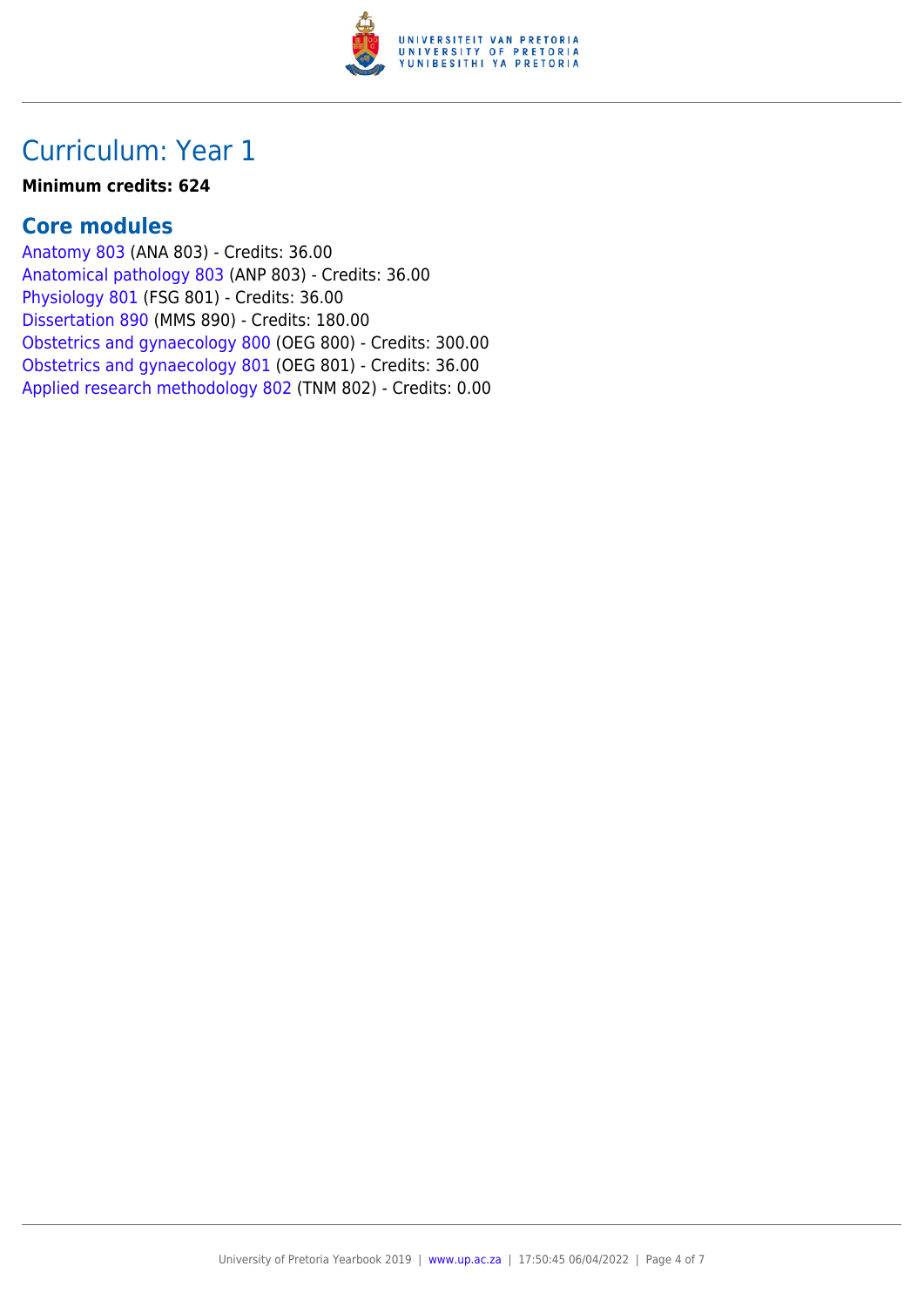

### Curriculum: Year 2

#### **Minimum credits: 624**

### **Core modules**

[Anatomy 803](https://www.up.ac.za/faculty-of-education/yearbooks/2019/modules/view/ANA 803) (ANA 803) - Credits: 36.00 [Anatomical pathology 803](https://www.up.ac.za/faculty-of-education/yearbooks/2019/modules/view/ANP 803) (ANP 803) - Credits: 36.00 [Physiology 801](https://www.up.ac.za/faculty-of-education/yearbooks/2019/modules/view/FSG 801) (FSG 801) - Credits: 36.00 [Dissertation 890](https://www.up.ac.za/faculty-of-education/yearbooks/2019/modules/view/MMS 890) (MMS 890) - Credits: 180.00 [Obstetrics and gynaecology 800](https://www.up.ac.za/faculty-of-education/yearbooks/2019/modules/view/OEG 800) (OEG 800) - Credits: 300.00 [Obstetrics and gynaecology 801](https://www.up.ac.za/faculty-of-education/yearbooks/2019/modules/view/OEG 801) (OEG 801) - Credits: 36.00 [Applied research methodology 802](https://www.up.ac.za/faculty-of-education/yearbooks/2019/modules/view/TNM 802) (TNM 802) - Credits: 0.00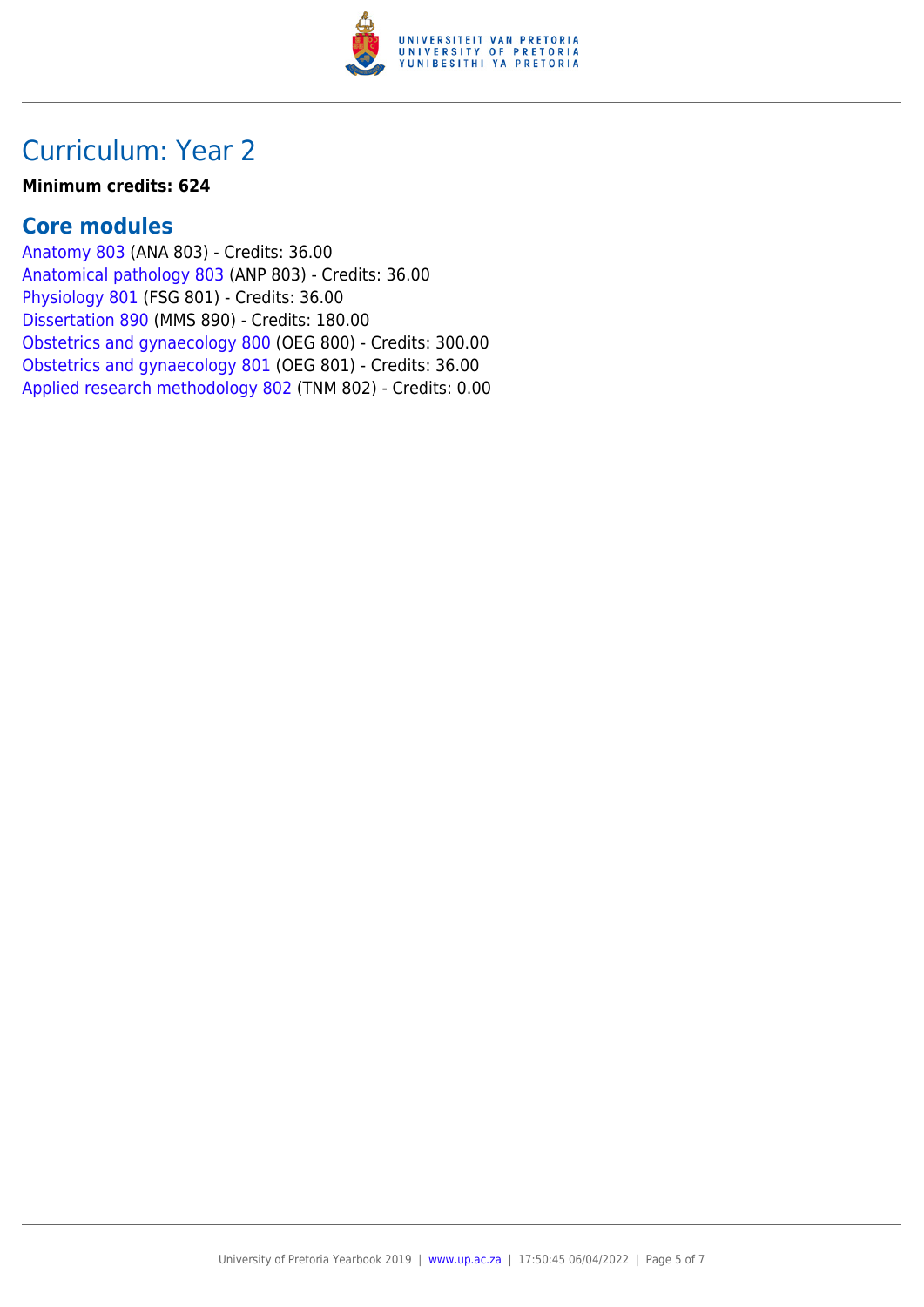

### Curriculum: Year 3

#### **Minimum credits: 624**

### **Core modules**

[Anatomy 803](https://www.up.ac.za/faculty-of-education/yearbooks/2019/modules/view/ANA 803) (ANA 803) - Credits: 36.00 [Anatomical pathology 803](https://www.up.ac.za/faculty-of-education/yearbooks/2019/modules/view/ANP 803) (ANP 803) - Credits: 36.00 [Physiology 801](https://www.up.ac.za/faculty-of-education/yearbooks/2019/modules/view/FSG 801) (FSG 801) - Credits: 36.00 [Dissertation 890](https://www.up.ac.za/faculty-of-education/yearbooks/2019/modules/view/MMS 890) (MMS 890) - Credits: 180.00 [Obstetrics and gynaecology 800](https://www.up.ac.za/faculty-of-education/yearbooks/2019/modules/view/OEG 800) (OEG 800) - Credits: 300.00 [Obstetrics and gynaecology 801](https://www.up.ac.za/faculty-of-education/yearbooks/2019/modules/view/OEG 801) (OEG 801) - Credits: 36.00 [Applied research methodology 802](https://www.up.ac.za/faculty-of-education/yearbooks/2019/modules/view/TNM 802) (TNM 802) - Credits: 0.00